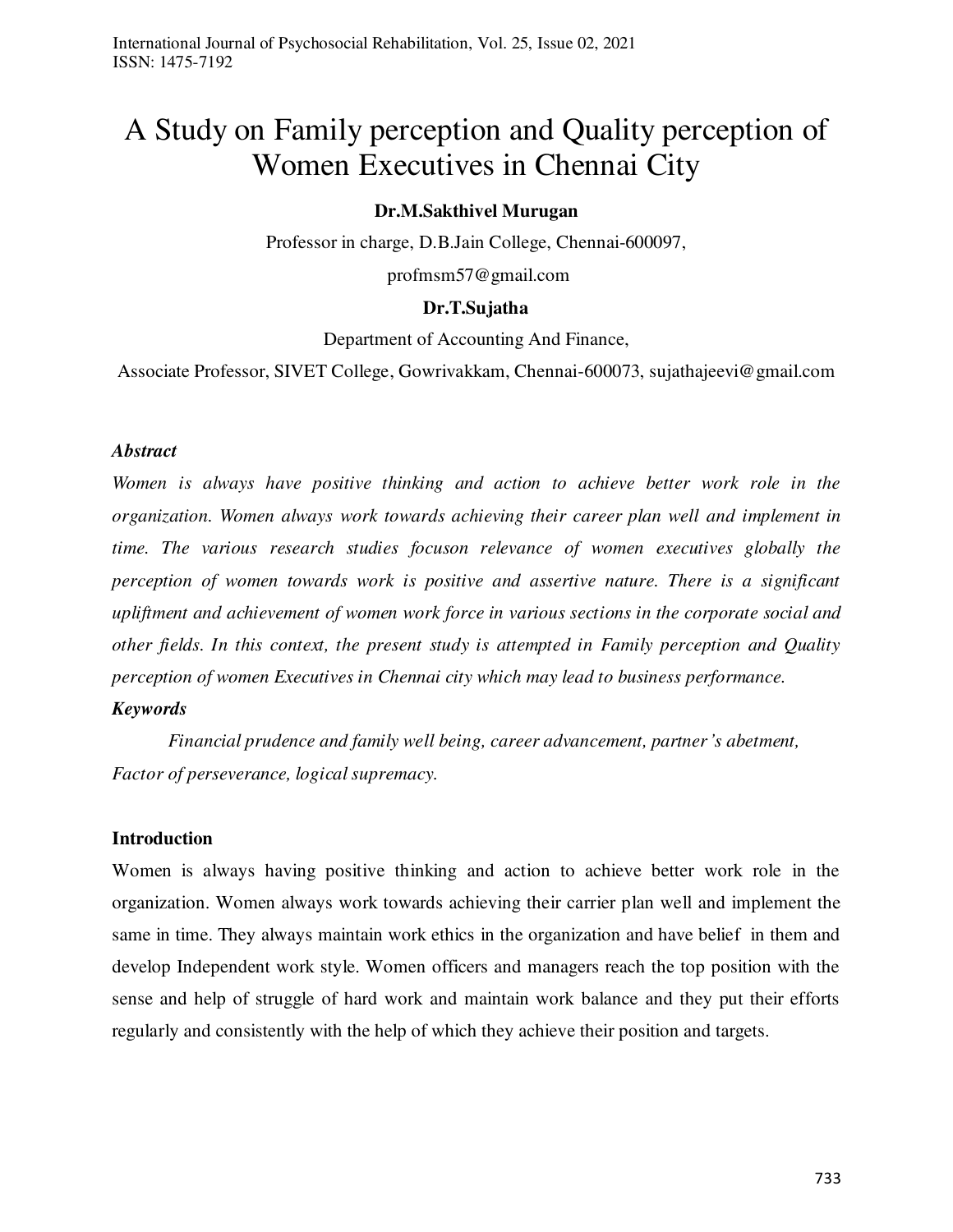The various research studies focuson relevance of women executives globally. Women is in corporate or non corporate they do their task with potential skill and ability to achieve the status in the Global business and economic system.

#### **Perception of women Executives**

 Women are positive in mind, thinking as well attitude in order to complete the work process. Women is always aim of doing work systematic, punctual and hard working nature make them provide better work culture and environment in the business. The perception of women towards work is positive and assertive nature. The attitudes and behavior of women managers are designed by their strong belief in various and belief in the society as well in the organization. Every Women has inborn and inbuilt values which helps them to have better background and supported by their education and culture. The value system inculcated by the Women about freedom and equality are vital in shaping and developing better work atmosphere.

#### **Women Executives in the organization**

Women managers are well trained and tuned to encounter certain attitudes while they grow in various positions and levels in the corporate system. Women executive do their job effectively and efficiently. Women in general have developed the concept of committed to job irrespective of problems, grievances and difficulties which they encounter while discharging their duties. Women employees are always having ability, skill and Intellectual competency in order to achieve targets and their success in the business. Women are always better organized and prepared well in advance when they do presentation and they have the habit of maintaining balance mind. The women faces lot of problems but they come up well in the business work environment set up. The problems which are encountered by women executives are narrated as under:

- Family Problems
- Organizational Problems
- Social Problems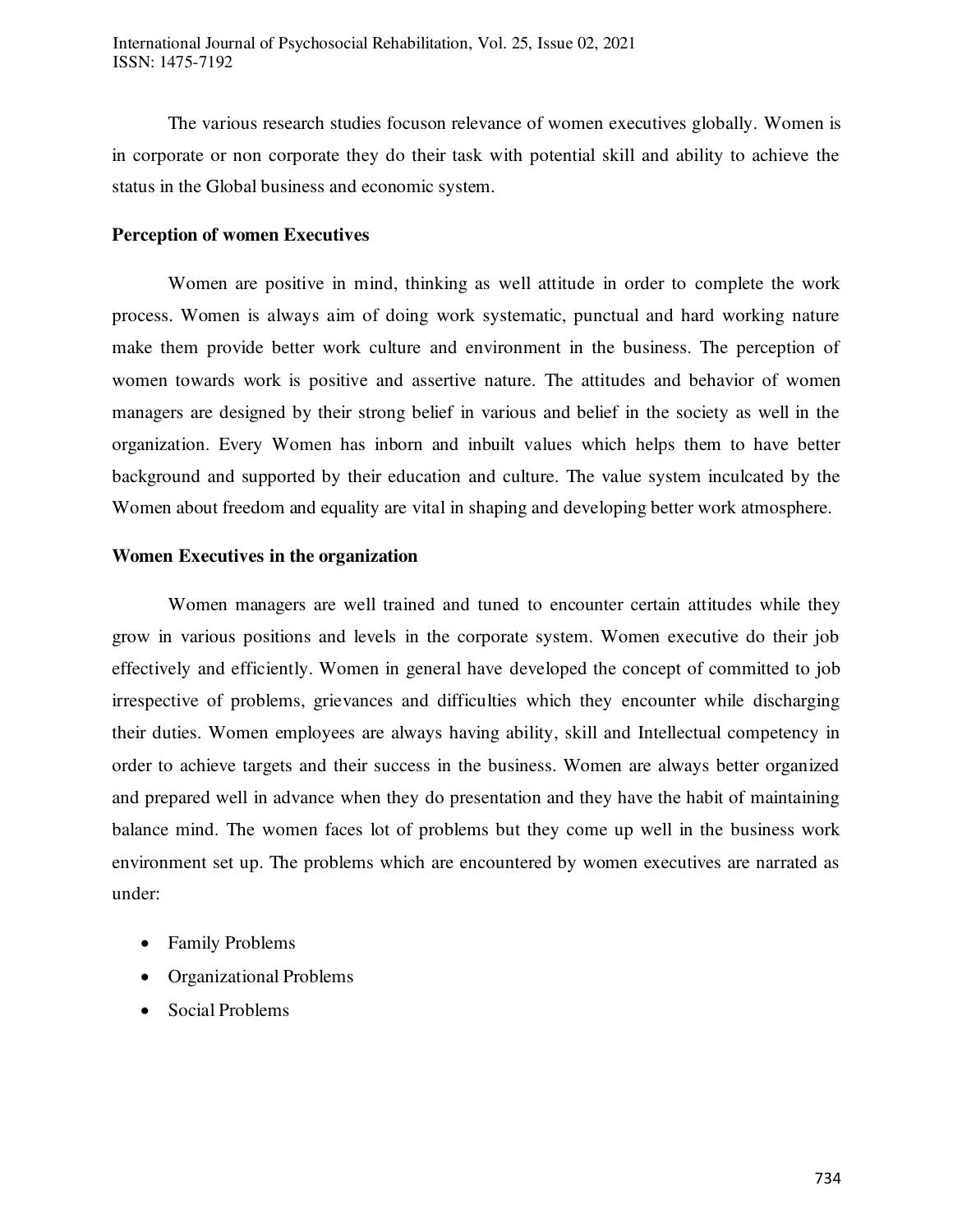#### **Relevance of the Study**

This study of the perception of women executives are relevant on order to understand their strength and confidence in the business society. Traditionally always they have been overruled, compromise and sacrifice but times are changing with the help of Women empowerment which helps Women to empower environment of work. There is a significant upliftment and achievement of women workforce in various sections and various positions in the corporate, social and other fields. Women are slowly and steadily moving in to higher. Occupational positions and attain professional qualifications which pave the way for going up in the ladder in all front. They are marching well in school, college and professional educational set up which helps them to march their position and work culture and performance coupled with profitability and productivity. The Women executives have multiplied their position in the recent years. There is greater awareness among the society to provide to girl child tall levels due to which women executives have gone up considerably. Women empowerment system also another source of inspiration for women to march ahead. Hence, this study of Women Executives perception is attempted in this research paper.

#### **Review of Literature**

The research studies pertaining to Women and Women executive perceptions are elaborated as under in order to frame and design and develop research study pertaining to perception of Women executives.

#### **Savithri (May 2002)**

This study attempted to study the inconsistent of perception of Women executive job and their image. The study reveals the stress to Women is there in the work culture. Stress is not managed properly which will affect the work environment of Women managers in terms of decision making and their business performance.

#### **Srinivasagalu (2001)**

This study focused on the socio economic back ground of Women executives and entrepreneur This study analysed the constraints of executives as well as the qualities of Women managers. The performance of Women managers are based on personal factors like family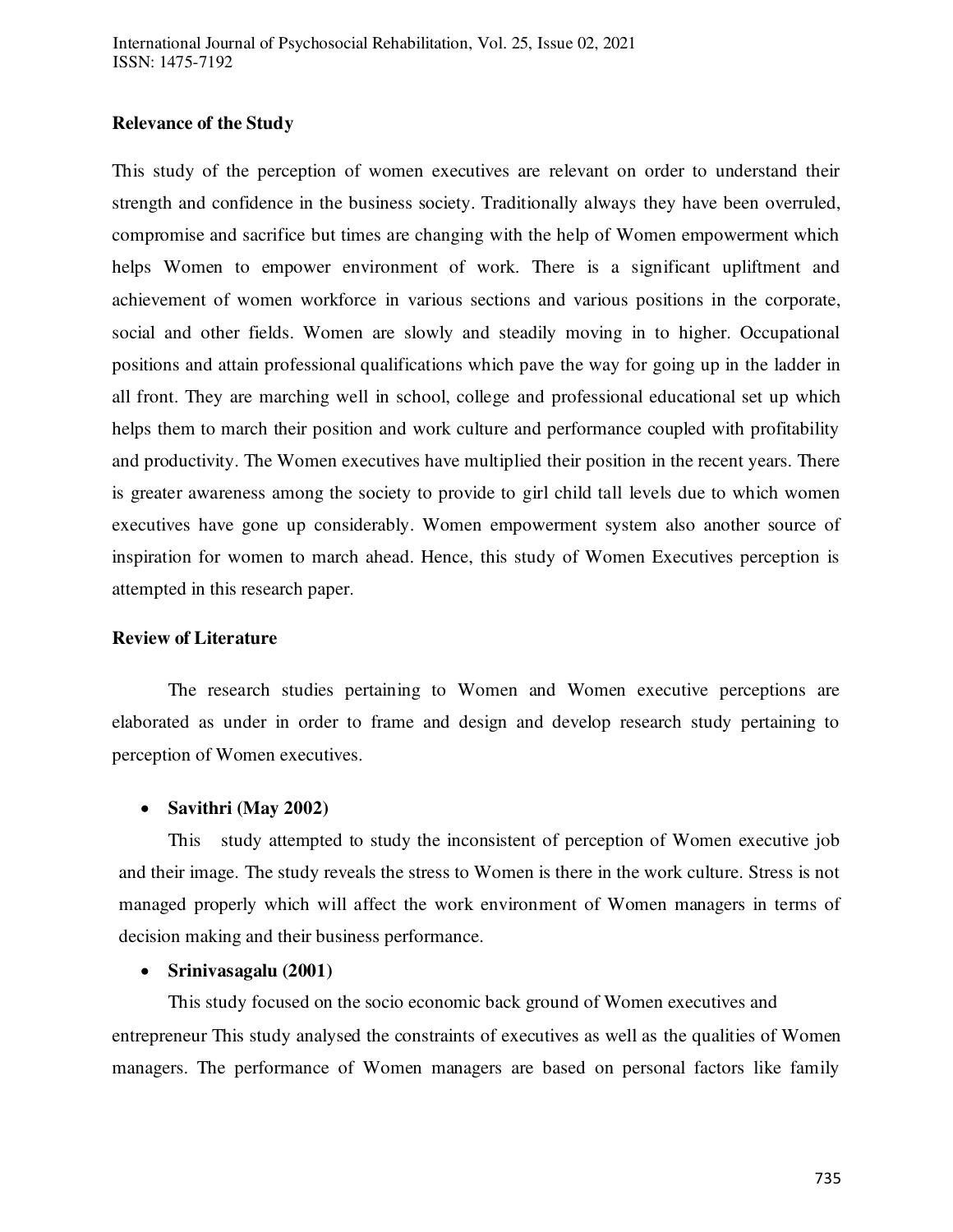members cooperation and support. This study also touched the stress management of women executives in the Indian corporate sector.

## **Shobana Ramachandran (2001)**

She has narrated that Women should shed her inhibitions and establish their

 Position in corporate environment. Women must meet the challenges more effectively. Women have won many battles in general and in the same way, Women will establish their position in business. The success of women executives in business is based on the support and encouragement from their family members.

#### **Manjulike koshal, Rajendra koshal (2001)**

Women today is better educated and enjoy more occupations worldwide. Few

 Corporate have debated that flexible managerial styles and their approaches are useful for maximum use of human resources management. Women enjoy uniqueness of interactive management skill that is need of the hour for the organization of future if the future economics of tomorrow wants to complete  $21<sup>st</sup>$  century.

#### **Padma (2002)**

This study identified the workplace harassment of the company to implement the Following guidelines such as people friendly policies and practices. High standard of ethical behavior will provide respect and sensitivity This paper concludes that harassment is a problem that can have serious economic and intangible effects on both victim and the accused.

#### **Research Gap**

 Various research studies review illustrates the necessity of studying the perception of Women executives in the corporate sector. Based on this research literature review, the present study is attempted to view the perception of women executives in various business organizations. **Research Methodology**

 This study is conducted with the help of primary as well as secondary data. This research study is descriptive and analytical nature. The reliability test of questionnaires are tested, With the help of Cranach alpha method. The questionnaires circulated to Women executives in different business organizations in Chennai and finally 350 questionnaire verified as correct with the help of Random sampling method.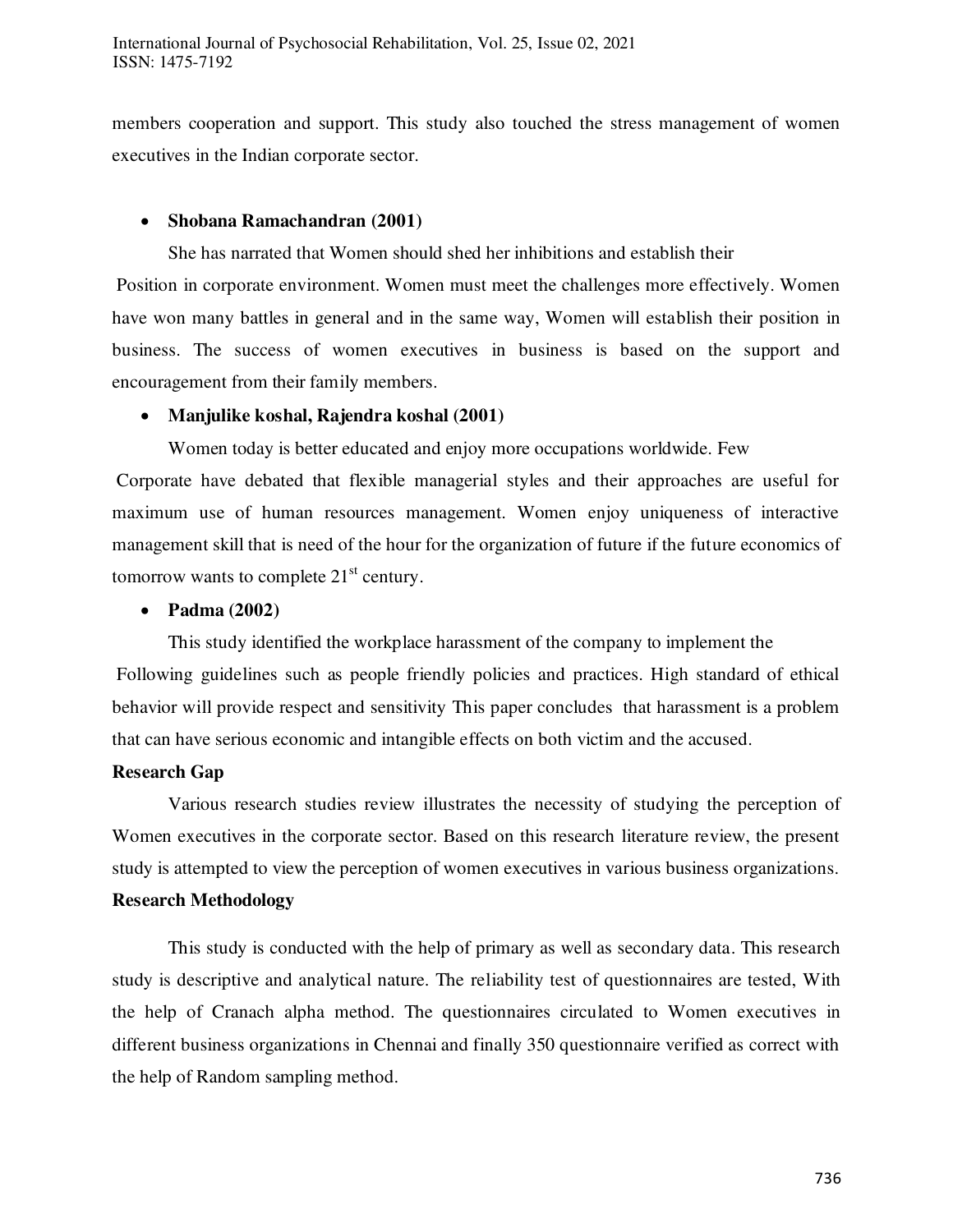#### **Data Analysis**

 The factor analysis and correlation analysis of statistical methodology adopted to analyse the factors of perception of women executives pertaining to family and quality.

#### **Discussion and Analysis**

 Women Executives have to balance home and work environment. They are given importance to hard work or efficiency where in Women executives have a role to play. The statistical analysis of multivariate tool of factor analysis is attempted in this study along with correlation Analysis.

#### **Factor Analysis**

 It is a multivariate tool with the help of which large number of factors are reduced to variables in to major factors.

#### Perception of family

 The use of factor analysis is attempted to study 16 variables of family perception. Basically family factors are childcare, spouses choice and family welfare. The table 1 illustrates the Factors pertaining to family perception.

| Component      | <b>Initial Eigen values</b> |                 | <b>Rotation Sums of Squared</b> |              |                 |                   |
|----------------|-----------------------------|-----------------|---------------------------------|--------------|-----------------|-------------------|
|                |                             |                 | Loadings                        |              |                 |                   |
|                | <b>Total</b>                | $%$ of          | <b>Cumulative</b>               | <b>Total</b> | $\%$ of         | <b>Cumulative</b> |
|                |                             | <b>Variance</b> | $\%$                            |              | <b>Variance</b> | $\%$              |
| $\mathbf{1}$   | 9.950                       | 62.187          | 62.187                          | 6.210        | 38.813          | 38.813            |
| $\overline{2}$ | 1.462                       | 9.138           | 71.325                          | 3.155        | 19.720          | 58.533            |
| 3              | 1.040                       | 6.501           | 77.826                          | 3.087        | 19.293          | 77.826            |
| $\overline{4}$ | .680                        | 4.251           | 82.077                          |              |                 |                   |
| 5              | .598                        | 3.737           | 85.814                          |              |                 |                   |
| 6              | .453                        | 2.834           | 88.648                          |              |                 |                   |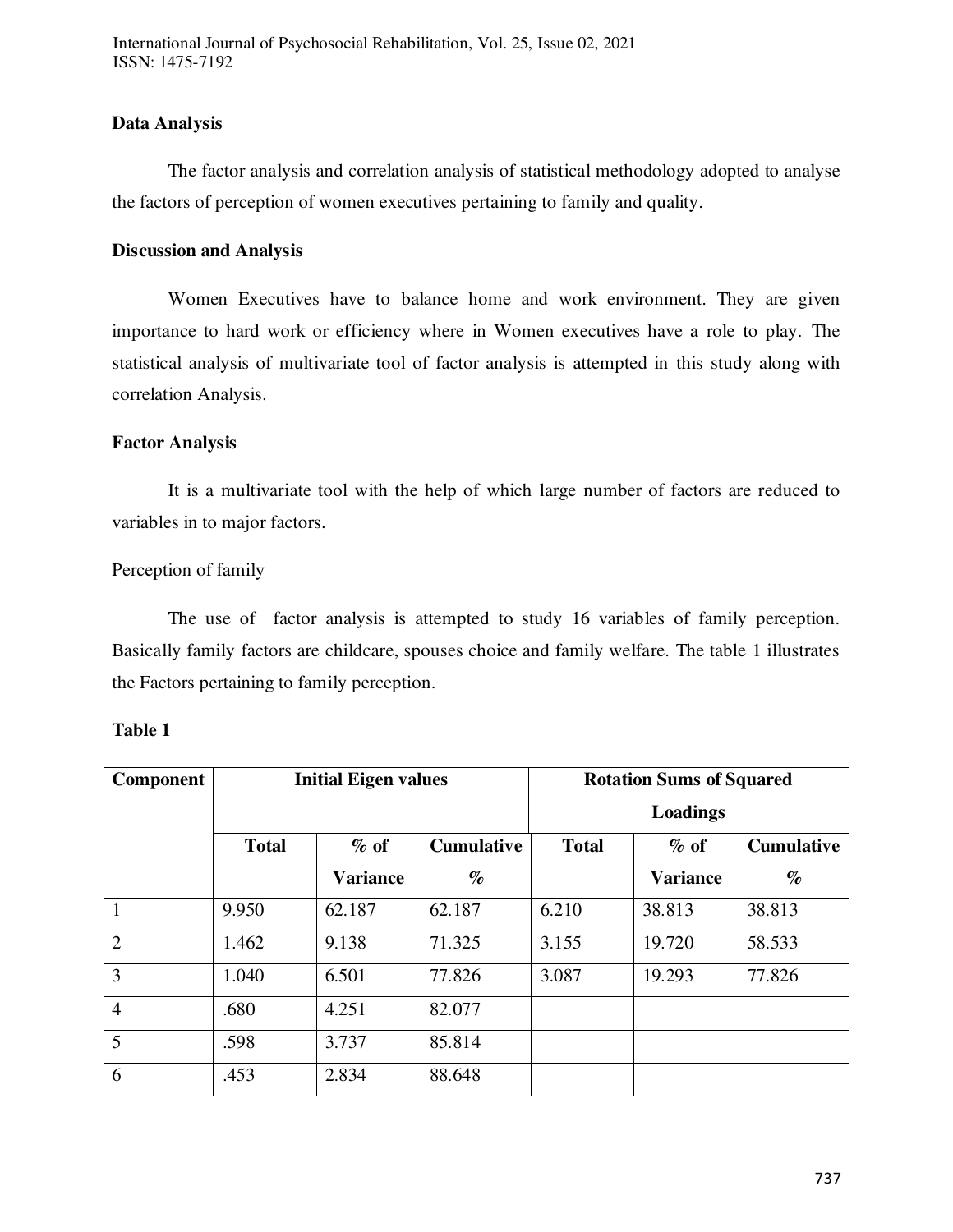| $\overline{7}$ | .397 | 2.479 | 91.127  |  |  |
|----------------|------|-------|---------|--|--|
| 8              | .316 | 1.977 | 93.103  |  |  |
| 9              | .218 | 1.364 | 94.467  |  |  |
| 10             | .208 | 1.297 | 95.764  |  |  |
| 11             | .194 | 1.209 | 96.974  |  |  |
| 12             | .158 | .990  | 97.964  |  |  |
| 13             | .127 | .793  | 98.757  |  |  |
| 14             | .088 | .548  | 99.304  |  |  |
| 15             | .069 | .430  | 99.734  |  |  |
| 16             | .043 | .266  | 100.000 |  |  |

International Journal of Psychosocial Rehabilitation, Vol. 25, Issue 02, 2021 ISSN: 1475-7192

Source: Computed Data

 The table 1 reveals that 16 variables of perception of family of Woman executives are reduced to 3 factor with 77.826% of variance.

|      | Component    |                |              |
|------|--------------|----------------|--------------|
|      | $\mathbf{1}$ | $\overline{2}$ | $\mathbf{3}$ |
| fp1  | .879         |                |              |
| fp3  | .877         |                |              |
| fp4  | .866         |                |              |
| fp2  | .864         |                |              |
| fp10 | .749         |                |              |
| fp9  | .716         |                |              |
| fp8  | .705         |                |              |
| fp11 | .648         |                |              |
| fp13 | .590         |                |              |
| fp5  |              | .845           |              |
| fp7  |              | .809           |              |
| fp6  |              | .797           |              |
| fp14 |              |                | .826         |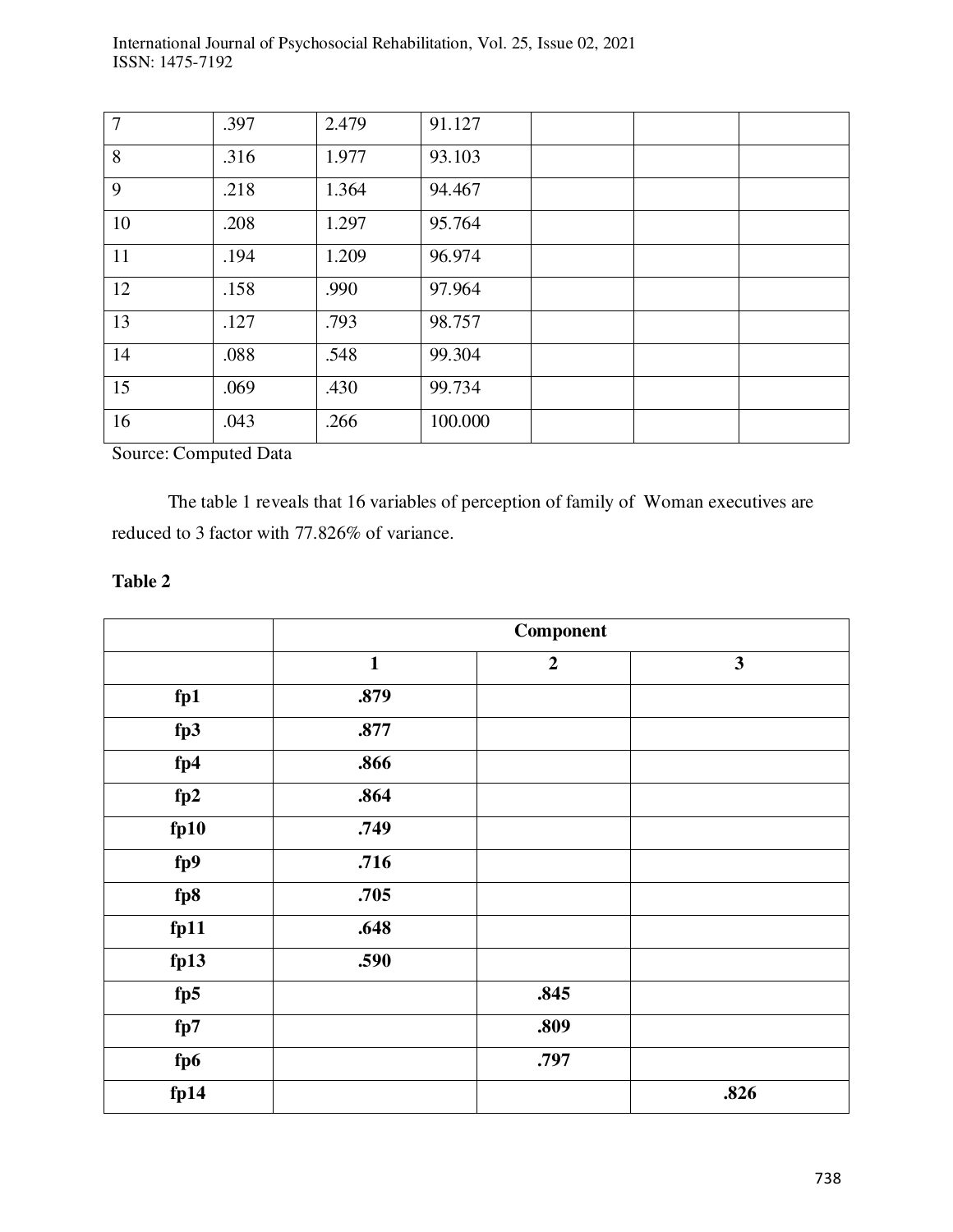| fp15 |  | .800 |
|------|--|------|
| fp16 |  | .634 |
| fp12 |  | .607 |

Source: Computed Data

# **The following table gives the details of the variables.**

| Fp1  | Always toiling with family commitments                                   | 0.879 |
|------|--------------------------------------------------------------------------|-------|
| Fp3  | Family commitments impedes my career development                         | 0.877 |
| Fp4  | Control of spouse affects my economic independence.                      | 0.866 |
| Fp2  | Channelized my efforts to support the family economically                | 0.864 |
| Fp10 | Family health is very much affected due to my more concentration on job. | 0.749 |
| Fp9  | It is very difficult to balance between job and family                   | 0.716 |
| Fp8  | Children care is very much affected by my approach                       | 0.648 |
| Fp13 | My income is considered secondary by my Family.                          | 0.590 |

 Rotated matrix tables of variable illustrates positions of each factor. The above table identifies the 13 factors from fp1 to fp13. The factor 1 consist of family welfare and financing the family. Therefore, it can be called as "Financial prudence and family wellbeing"

# **Table 3**

| Fp5              | Family members encourage my career                       | 0.845 |
|------------------|----------------------------------------------------------|-------|
| Fp7              | Spouse is broadminded in giving independence             | 0.809 |
| F <sub>p</sub> 6 | Support of family members is indispensable for my career | 0.797 |

The factors fp5, fp7 and fp6 deals with career advancement.

| Fp12 | Before and after marriage my perception remains the same        | 0.826 |
|------|-----------------------------------------------------------------|-------|
| Fp14 | I am duty bound to act according to my husband's direction.     | 0.800 |
| Fp15 | My career advancement depends on my husband's nature.           | 0.634 |
| Fp16 | My concentration in my office is affected by family commitments | 0.607 |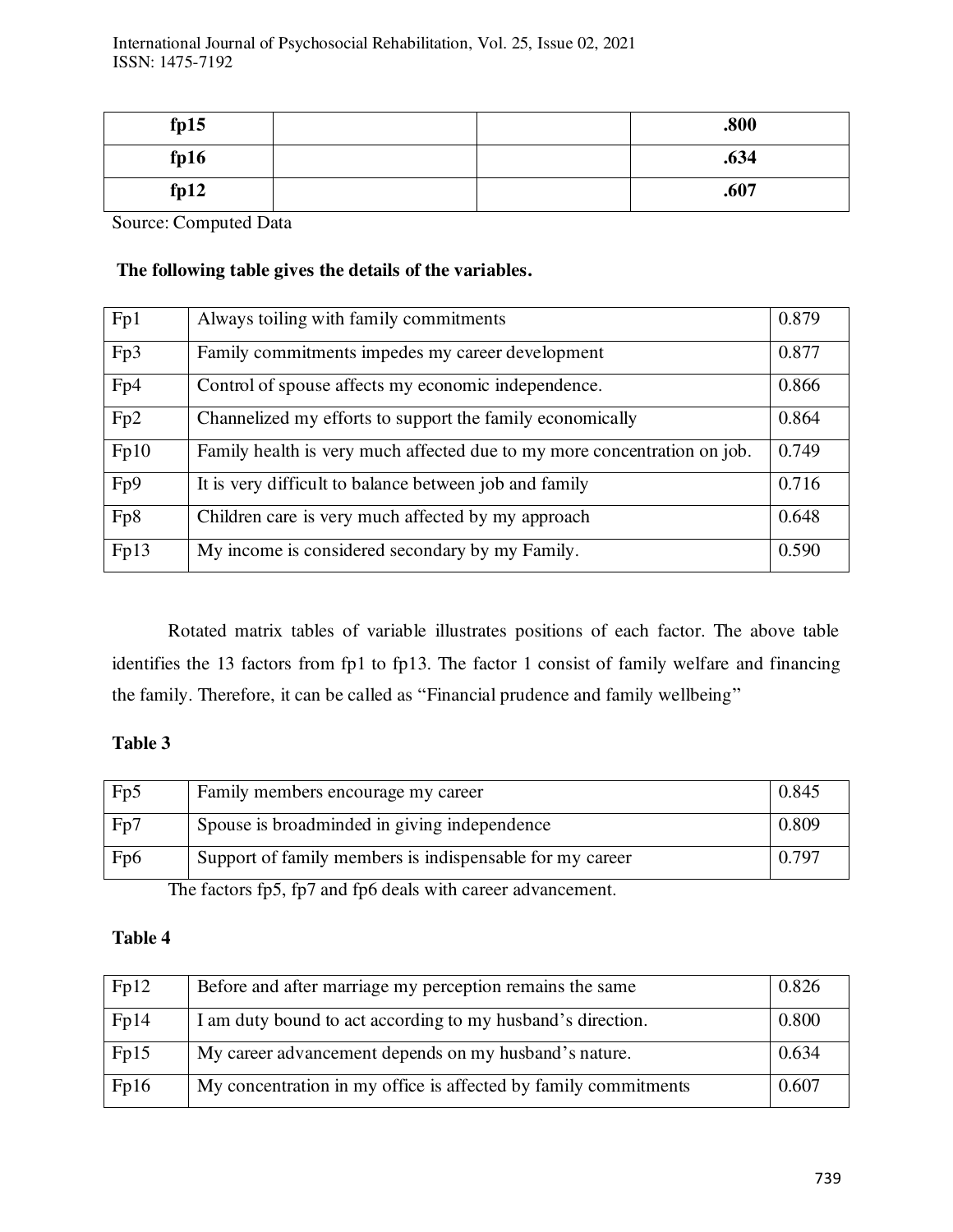The fp12, fp14, fp15, fp16 illustrates analysis of family perception. The variables are based on the support of spouse in the career growth of women executives which is called as "Partner's abetment".

# **Perception of quality**

Factor analysis is employed to know the 14 variables of quality perception. Quality perception is concerned with mindset and approach of Women pertaining to their performance. Quality perception variables include factors like, women's ability to handle risk, problem solving skills and self motivation.

| Component      | <b>Initial Eigen values</b> |                 | <b>Rotation Sums of Squared</b> |              |                 |                   |
|----------------|-----------------------------|-----------------|---------------------------------|--------------|-----------------|-------------------|
|                |                             |                 | <b>Loadings</b>                 |              |                 |                   |
|                | <b>Total</b>                | $%$ of          | <b>Cumulative</b>               | <b>Total</b> | $%$ of          | <b>Cumulative</b> |
|                |                             | <b>Variance</b> | $\%$                            |              | <b>Variance</b> | $\%$              |
| $\mathbf{1}$   | 9.204                       | 65.746          | 65.746                          | 7.063        | 50.451          | 50.451            |
| $\overline{2}$ | 1.958                       | 13.988          | 79.734                          | 4.100        | 29.283          | 79.734            |
| $\overline{3}$ | .718                        | 5.126           | 84.860                          |              |                 |                   |
| $\overline{4}$ | .657                        | 4.690           | 89.550                          |              |                 |                   |
| 5              | .316                        | 2.259           | 91.810                          |              |                 |                   |
| 6              | .294                        | 2.098           | 93.907                          |              |                 |                   |
| $\overline{7}$ | .249                        | 1.775           | 95.683                          |              |                 |                   |
| 8              | .193                        | 1.379           | 97.062                          |              |                 |                   |
| 9              | .107                        | .763            | 97.824                          |              |                 |                   |
| 10             | .085                        | .609            | 98.434                          |              |                 |                   |
| 11             | .077                        | .548            | 98.981                          |              |                 |                   |
| 12             | .067                        | .482            | 99.463                          |              |                 |                   |
| 13             | .041                        | .294            | 99.758                          |              |                 |                   |
| 14             | .034                        | .242            | 100.000                         |              |                 |                   |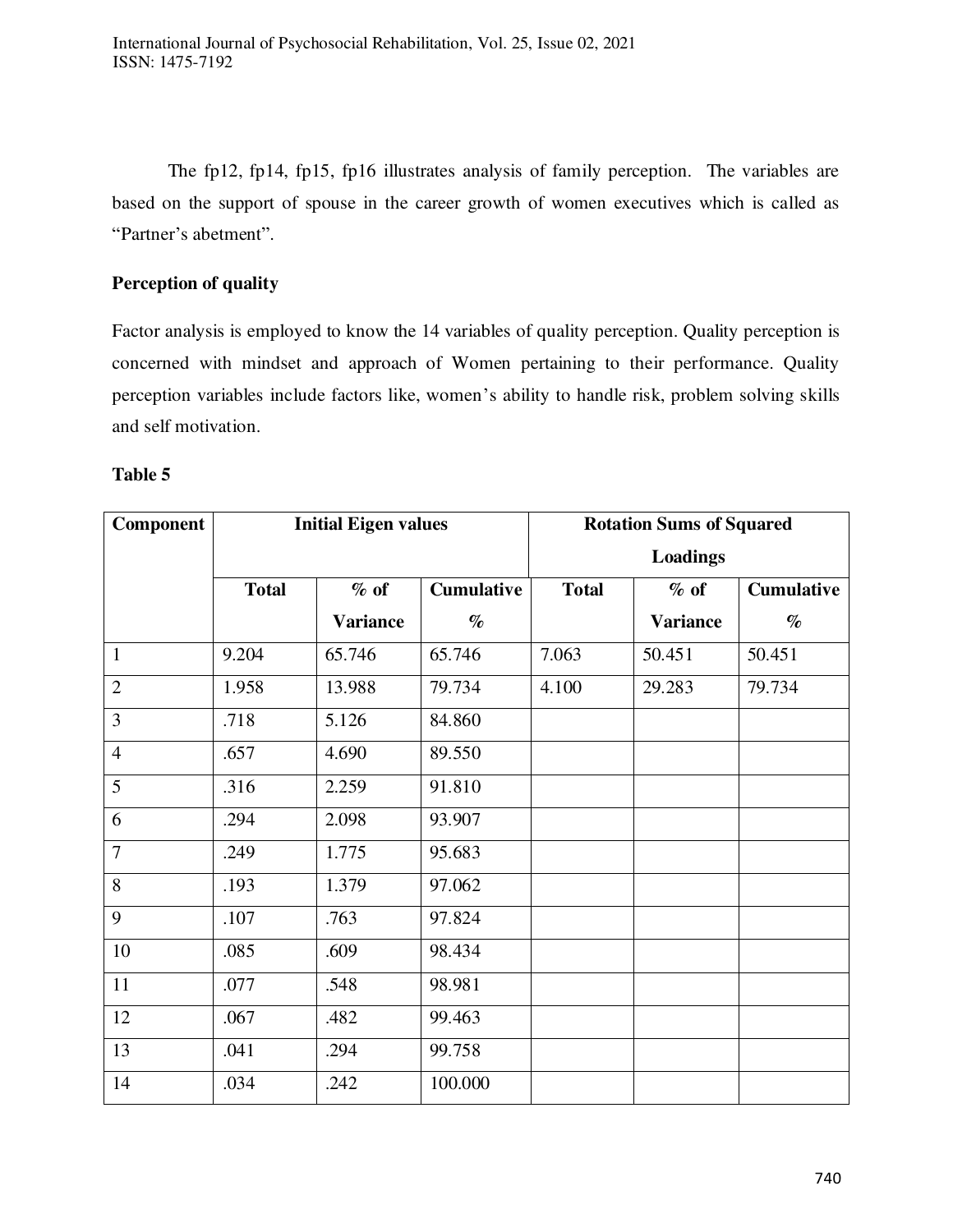This table indicates that 14 variables of quality perception is reduced to 2 major factors with 79.734% of total variance.

# **Table 6**

|      |              | Component        |
|------|--------------|------------------|
|      | $\mathbf{1}$ | $\boldsymbol{2}$ |
| qp10 | .896         |                  |
| qp14 | .888         |                  |
| qp12 | .885         |                  |
| qp9  | .885         |                  |
| qp13 | .854         |                  |
| qp8  | .850         |                  |
| qp11 | .818         |                  |
| qp7  | .801         |                  |
| qp6  | .779         |                  |
| qp2  |              | .912             |
| qp1  |              | .860             |
| qp3  |              | .800             |
| qp4  |              | .799             |
| qp5  |              | .733             |

| Qp10 | Tenacity of purpose        | 0.896 |
|------|----------------------------|-------|
| Qp14 | <b>Emotional stability</b> | 0.888 |
| Qp12 | Innovative creativity      | 0.885 |
| Qp9  | Determination              | 0.885 |
| Qp13 | Honesty                    | 0.854 |
| Qp8  | Motivation                 | 0.850 |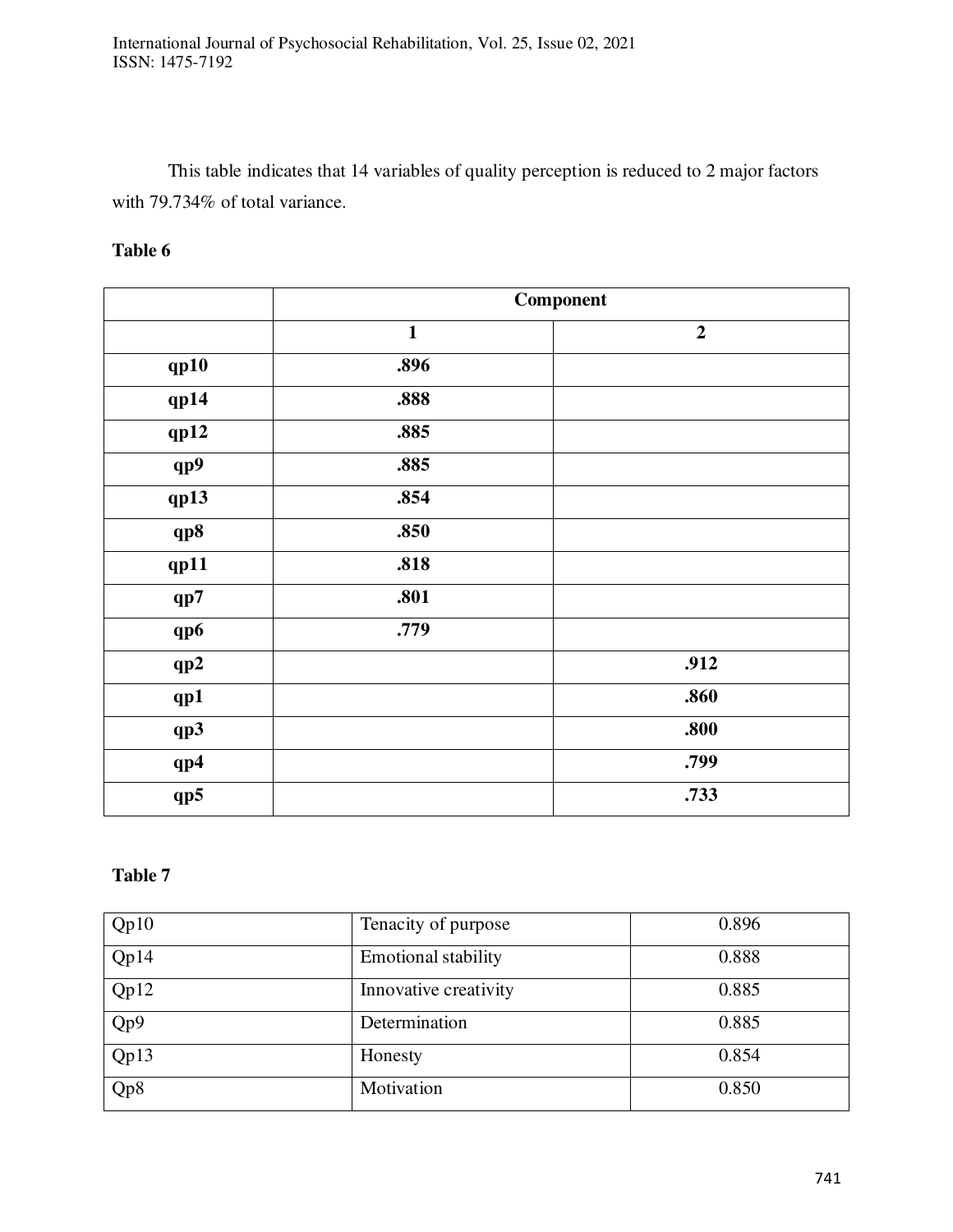| Qp11             | Knowledge about work area      | 0.818 |
|------------------|--------------------------------|-------|
| Qp7              | Foresight and presence of mind | 0.801 |
| Q <sub>p</sub> 6 | Capacity for risk bearing      | 0.779 |

This table analysis ascertained that women executives have the perception of quality of reasoning, determination, creativity, resourcefulness and soon. This factor is termed as factor of perseverance Factor 2 consists of the qualities ranging from qp2, qp1, qp3, q4 and q45

## **Table 8**

| Qp2 | Capacity to work hard              | 0.912 |
|-----|------------------------------------|-------|
| Qp1 | Self confidence                    | 0.860 |
| Qp3 | Ability to communicate effectively | 0.800 |
| Qp4 | Problem solving ability            | 0.799 |
| Qp5 | Organized way of working           | 0.733 |

This table illustrates that women are having capacity to work hard, effective communication, and they work in an organized manner. This factor is called as logical supremacy.

# **Correlation Analysis**

Correlation is a statistical measure establish relationship between two or more variables.

# **Family perception**

The factor analysis identified the 3 types of factors in Family perception such as

- Financial prudence and family wellbeing
- Career advancement.
- Career abetment.

Karl pear son's coefficient of correlation is applied on these factors and the following results and arrived.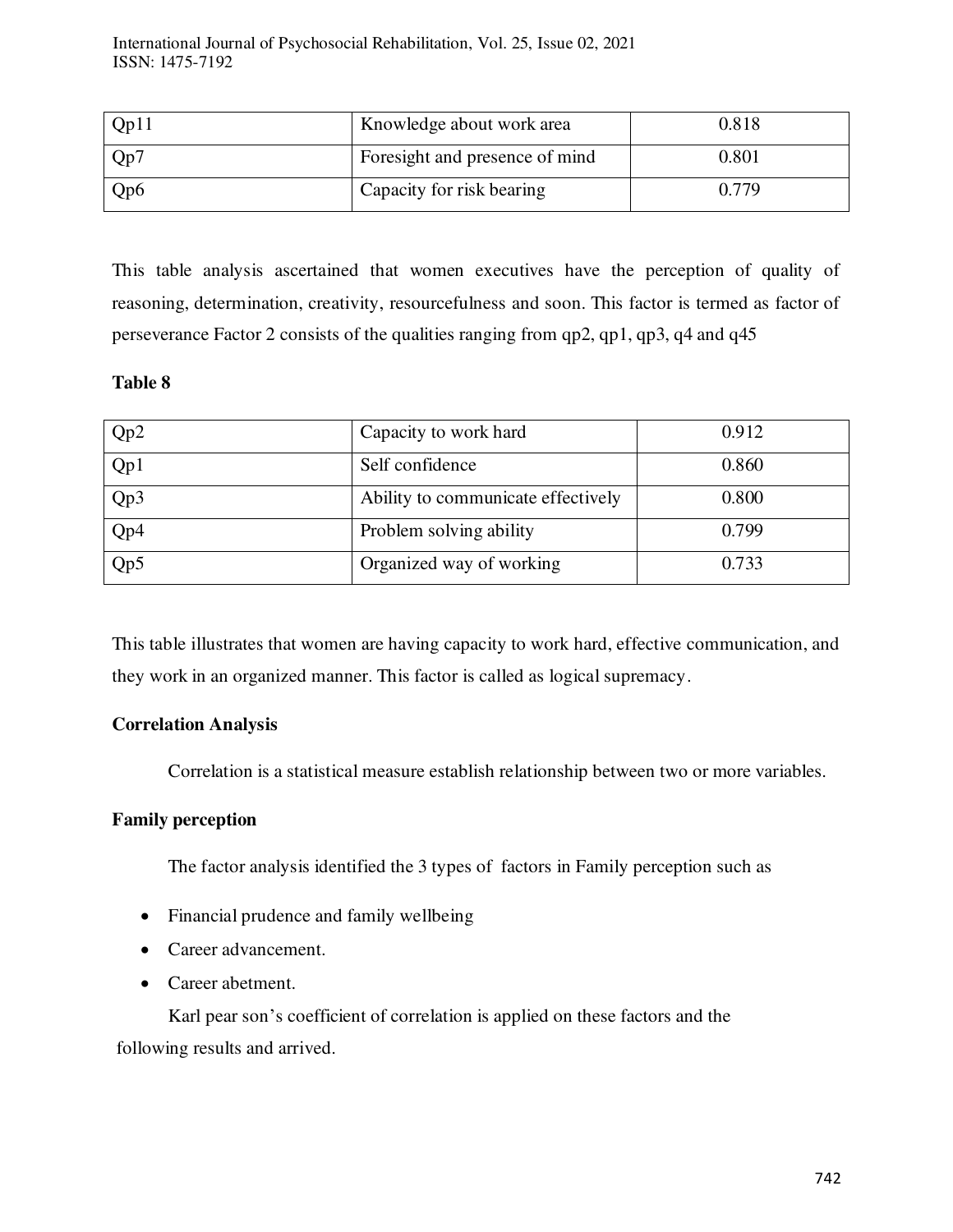|            |                            | <b>FPF</b> | <b>CA</b>         | <b>PAB</b> |
|------------|----------------------------|------------|-------------------|------------|
| <b>FPF</b> | <b>Pearson Correlation</b> | L          | .466              | .279       |
|            | Sig. (2-tailed)            |            | .000              | .000       |
|            | $\mathbf N$                | 435        | 435               | 435        |
| CA         | <b>Pearson Correlation</b> | .466       | $\mathbf{1}$      | .252       |
|            | Sig. (2.tailed)            | .000       | $\qquad \qquad -$ | .000       |
|            | $\mathbf N$                | 435        | 435               | 435        |
| PAB        | <b>Pearson Correlation</b> | .279       | .252              | 1          |
|            | $Sig. (2-tailed)$          | .000       | .000              |            |
|            | $\mathbf N$                | 435        | 435               | 435        |

# **Table 9**

 The correlation analysis table identified that the financial prudence is positively correlated with career advancement and partner's abetment where as career advancement and partner's abetment are not correlated. The women executives agree that their family members encourage their career and their spouse is broadminded in giving independence, they inform that they are able to concentrate on their job based in the support of family members who are indispensable for their career. It is concluded that the financial prudence of women Executives family which resented in their partners based on the mutual interest of development.

# **Quality perception**

The study of factor analysis identified the two factors in the perception of quality namely.

- Factor of perseverance
- Factor of logic supremacy.

|     |                            | FOP | LS   |
|-----|----------------------------|-----|------|
| FOP | <b>Pearson Correlation</b> |     | .396 |
|     | Sig. (2-tailed)            |     | .000 |
|     | N                          | 435 | 435  |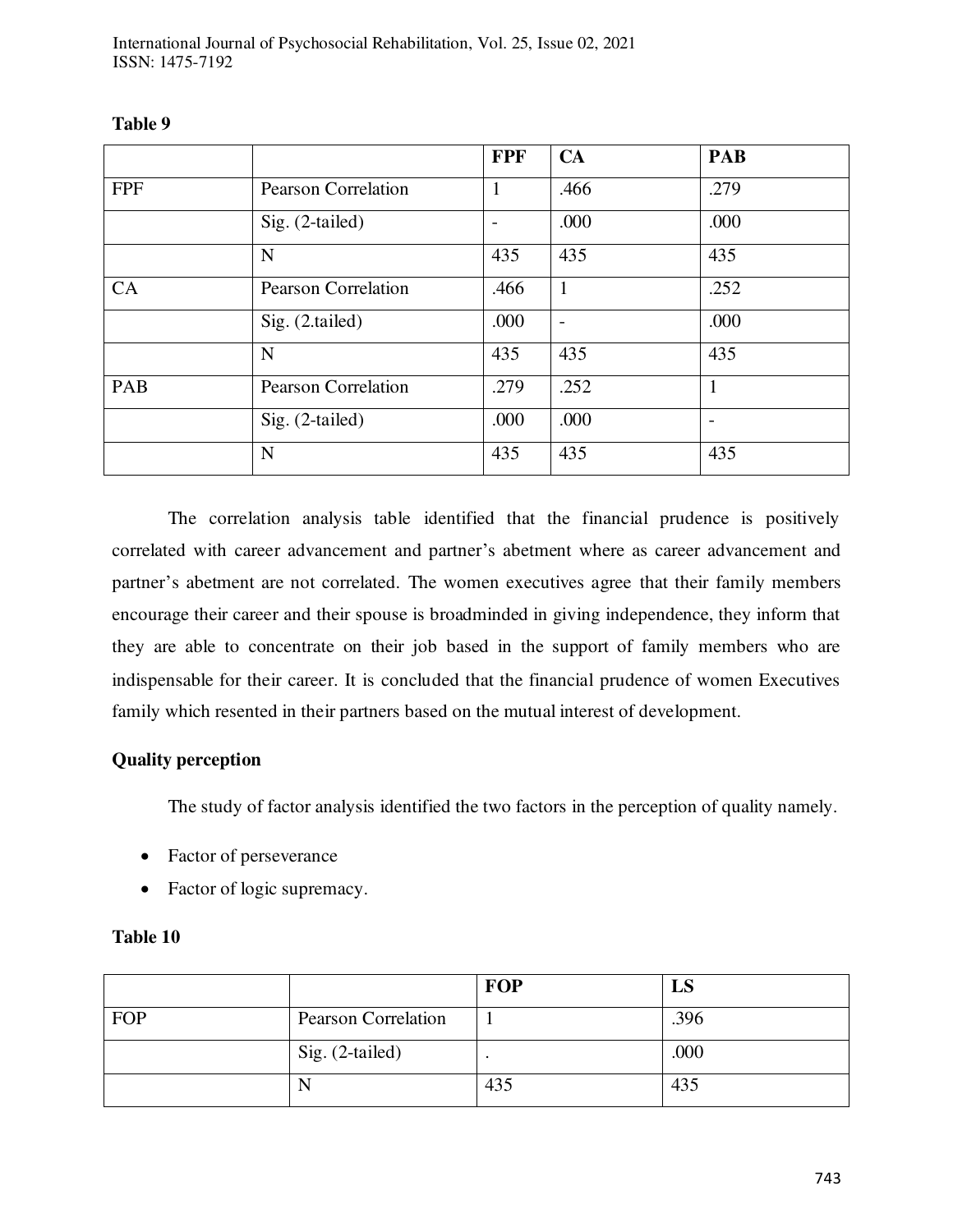| LS | <b>Pearson Correlation</b> | .396 |     |
|----|----------------------------|------|-----|
|    | Sig. (2-tailed)            | .000 |     |
|    | N                          | 435  | 435 |

This table clearly identified the fact that the factor of perseverance is positively correlated to supreme position. The women managers have the firm perception of purpose, emotional stableness with the help of which they are easily able to manage the critical environment of business. The managers open mindedness and also they have thinking of innovation which provides the way for creativity of mind and action.

 The women executives have the strong desire and determination to work in any kind of situation and environ. Their honestly help them to come up in the organization. They have the strong feeling of motivation in the business and their devotion provide base for development of knowledge.

 The women executives have the feeling of blessed with good foresight and presence of mind which help them to make proper decision. Training provided by the organization is to meet the risk attached with work as well in the organization.

#### **Conclusion**

 The women executives perception on family and quality illustrates they are able to perform well with the help of family and they are to bring quality of performance in the business. It is concluded that the family perception of women managers are financial prudence and family well being, career advancement and partners abetment. The quality perception brings the factor of perseverance and factor of logical supremacy. It is concluded that there is strong correlated relationship of women executives performance in the business with the support of family and the end result is the quality of women executives performance of work in the business which have the positive impact, efficiency productivity, performance and profitability.

#### **References**

1. A below for women's rights volumes-21 Issue 20, September 25 - October 08 2004.

T.K. Rajalakshmi, Frontline.